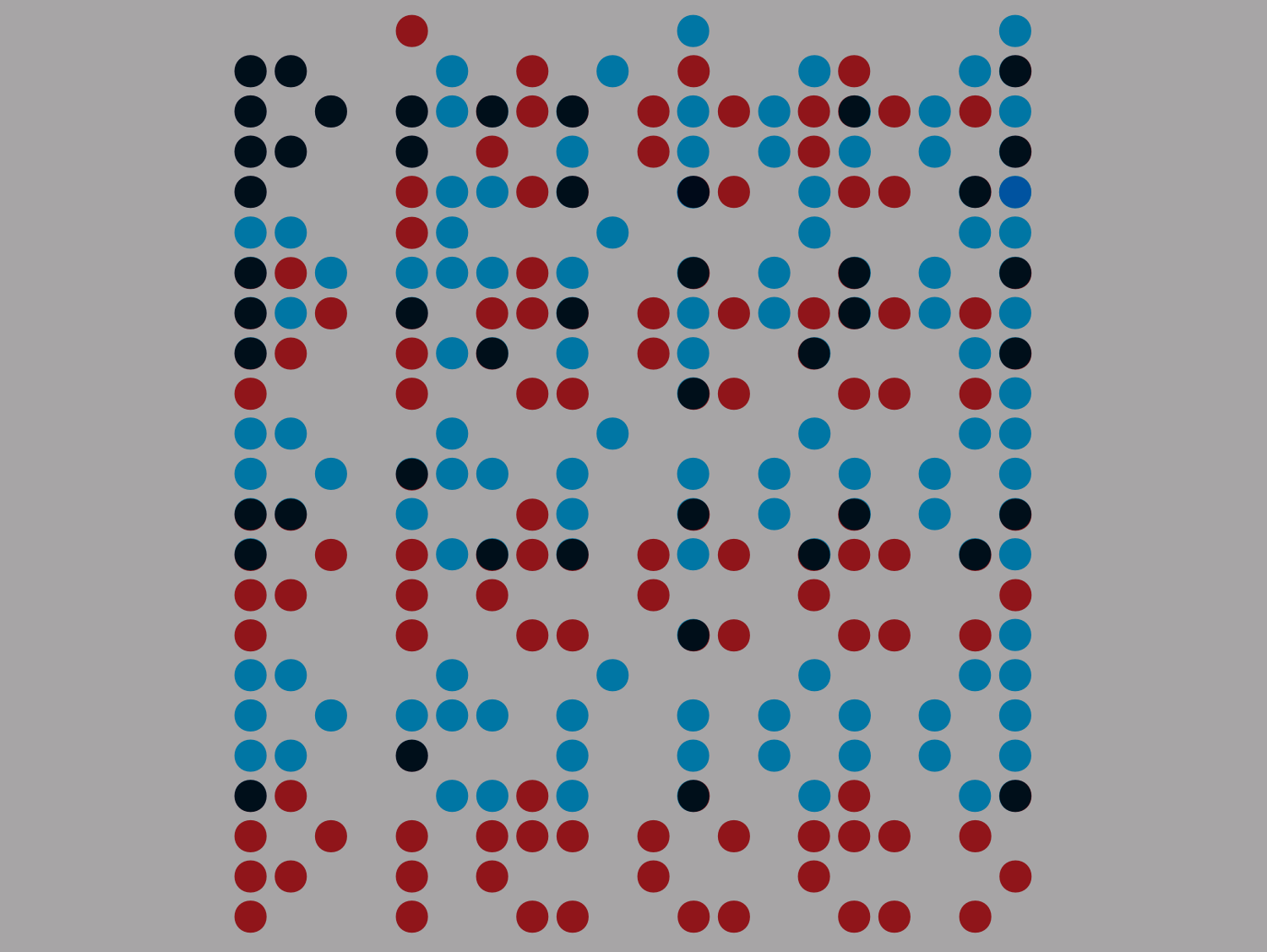Although it might not come across instantly, *Period Pieces* is kind of a party record. It's the sound of four musicians rediscovering their close kinship, meeting once again in the studio post-vaccine, delighting in each other's company. "We were all looking to reconnect and have this great creative outburst," says guitarist Eric Hofbauer of the long-awaited improvisatory throwdown with drummer Dylan Jack, trumpeter Jerry Sabatini and bassist Tony Leva. "We played five hours straight, no breaks away from the music. It was so cathartic to play together in person and not be on Zoom or isolated in practice spaces. Everybody had been doing new things on their own, in solitude, experimenting with sounds and techniques." It was time to share the fruits of this strange period, forget any preconceptions or even expectations, and play free, with only the most minimal prior discussion ("let's play slow," "we need something intense").

—————— ——————

For this quartet, which happens to match the personnel of the Dylan Jack Quartet (as heard on the Creative Nation releases *Diagrams* and *The Tale of the Twelve-Foot Man*), it was a different way of working. The four went in not intending to play Jack's compositions or anyone else's. This would be an *ex nihilo* affair, a collaboration in which each participant could share what they'd been up to, bending it all to the purpose of collective spontaneous composition.

Hofbauer and Leva have recorded as a duo (*Book of Fire*), as have Hofbauer and Jack (*Remains of Echoes*). *Period Pieces* exists apart from those outings, however; it is not a continuation or return of something prior. It is very much unlike the more structured, beatoriented turntable and electronic soundscape of *Book of Fire*, although like that album it does involve Hofbauer and Leva continuing to expand their acoustic instrument palette with sonic adventurings, in this context all done extemporaneously.

"We all came in as listeners first, players second," says Hofbauer. In this scenario, improvisation was "not a tool of the soloist," he adds, "but rather a compositional or arranging tool for the group. 'Spontaneous arranging' is maybe a more accurate term than spontaneous composition. It's about recognizing each other's sounds and reacting." The result is a vivid electro-acoustic sound world, rhythmically compelling yet elusive — Hofbauer employs the term "poly-time" to describe the dense yet natural overlap of patterns and metric ideas that occur. Jack adds: "Despite the implied tempo of a piece, there's still a ground beat rooted in an open feel or wide-open quarter note, for example. Subdivisions and meter changes happen within that circle, but the infinity of the open quarter note, or whole note, never leaves."

Another term that surfaces is "post-style"  $-$  i.e., a music deeply rooted in jazz practices of collective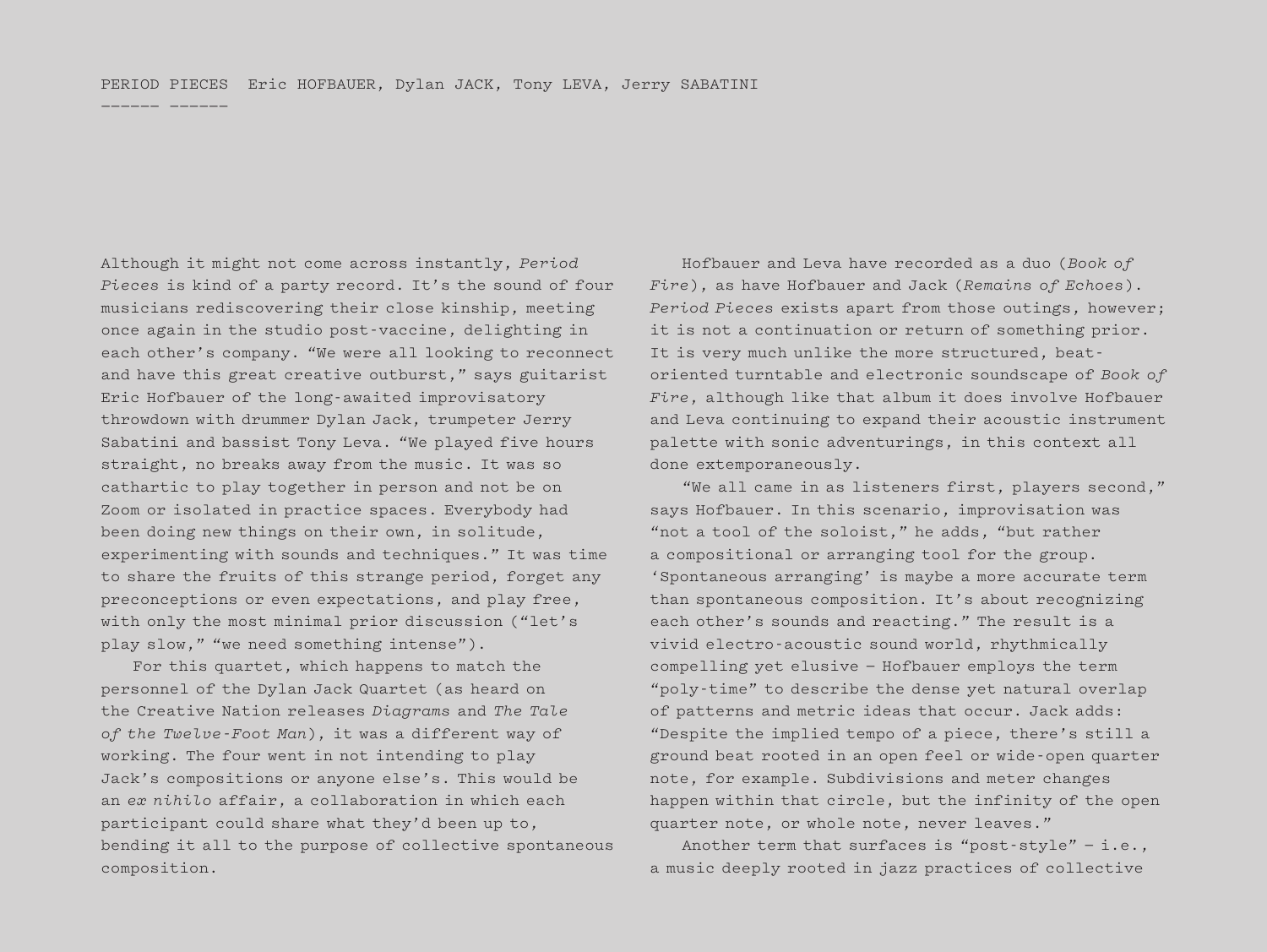improvisation, yet ready to go anywhere, dictated purely by the moment-to-moment creative choices of each player. It could be steeped in jazz language, or a conflagration that sounds, in Hofbauer's words, like Rage Against the Machine playing like Ornette Coleman's Prime Time. Or for that matter Bubber Miley in the '20s playing with Ellington, then looking up to spot a UFO.

The track "Finding Baraka" captures the essence of the approach. Jack discloses that it's the very first improvisation the band played — but it is also parts of the fourth improvisation. There was slicing and dicing involved, and in some ways the editing process was just as collaborative and inspired as the live encounter. The idea, according to Jack, was "to record various combinations of improvised quartets, trios, duos and solos and Frankenstein them together to create musical collages." The solo guitar interlude on "Rational Instability," for example, was originally a separate improvisation, dropped into a slot where it was needed.

"'Baraka,' from the Sufis," Jack elaborates, "means a vessel of some kind through which force flows. This divine gift can be an individual, a place, or even an inanimate tool such as our instruments. The four of us are guiding each other to reach that meditativelike state and express our true selves. This feeling continued throughout the day and even into the postproduction process. To me, our first improvisation was our finding of Baraka. It set the tone and it never left the room or our being. You can also hear themes or threads in it — tempo, effects, timbre — that subconsciously make themselves present throughout the whole album."

Jack and Sabatini seem attuned at the minutest level as they begin "Sighs in the Millions." The distinct sizzle of the trumpet and the brushes complement and mirror one another. Picking up and developing the

thread, trumpet and drums play duo in the middle of the tune as well, Jack's brushes skittering as Sabatini veers into extended techniques and broken tones. Jack then assumes the funky drummer role on "Awake-Again," prompting pointed staccato phrasing from Sabatini, who in short order takes the lead with assertive blowing. Yet an unaccompanied wah-wah muted meditation soon follows, limited in range, just a few notes, stretched and molded like putty through motivic variations. The whole piece ends very starkly this way, with Sabatini alone for nearly two and a half minutes. It's similar, in a way, to Leva's solo bass ending on "Restlessness," almost like the gesture of a classical cellist, with a decisive bowed double-stop landing solidly but surprisingly in the key of D.

"A lot of where personality is achieved in improvisation is dealing with time, articulation, timbre and texture," Hofbauer comments. Thus Sabatini finds yet another, more legato wah-mute sound on "With a Purpose," playing duo with guitar until Jack makes a clutch entrance on brushes, right after a pregnant pause three minutes in. In contrast, Sabatini favors a broad open trumpet tone on "Restlessness," meshing with Leva's huge, woody and resonant upright bass tone. Leva works up to dramatic arco frenzies and extended techniques as well, but on the closing "Galumphing Demons" he really goes all out, playing electric bass "tuned C-A-D-G with alligator clips on D and G," he says, "running it all through a bass Micro Synth pedal and some distortion. I was thinking 'trash bass' as I was playing."

Hofbauer also brought an array of pedals for what he calls "a detailed and curated collection of electronic sounds." He kept some up on a small table (Attack Decay, Echorec, Reverb, various distortions) and three on the floor (Ditto Looper, Freeze Sound Retainer and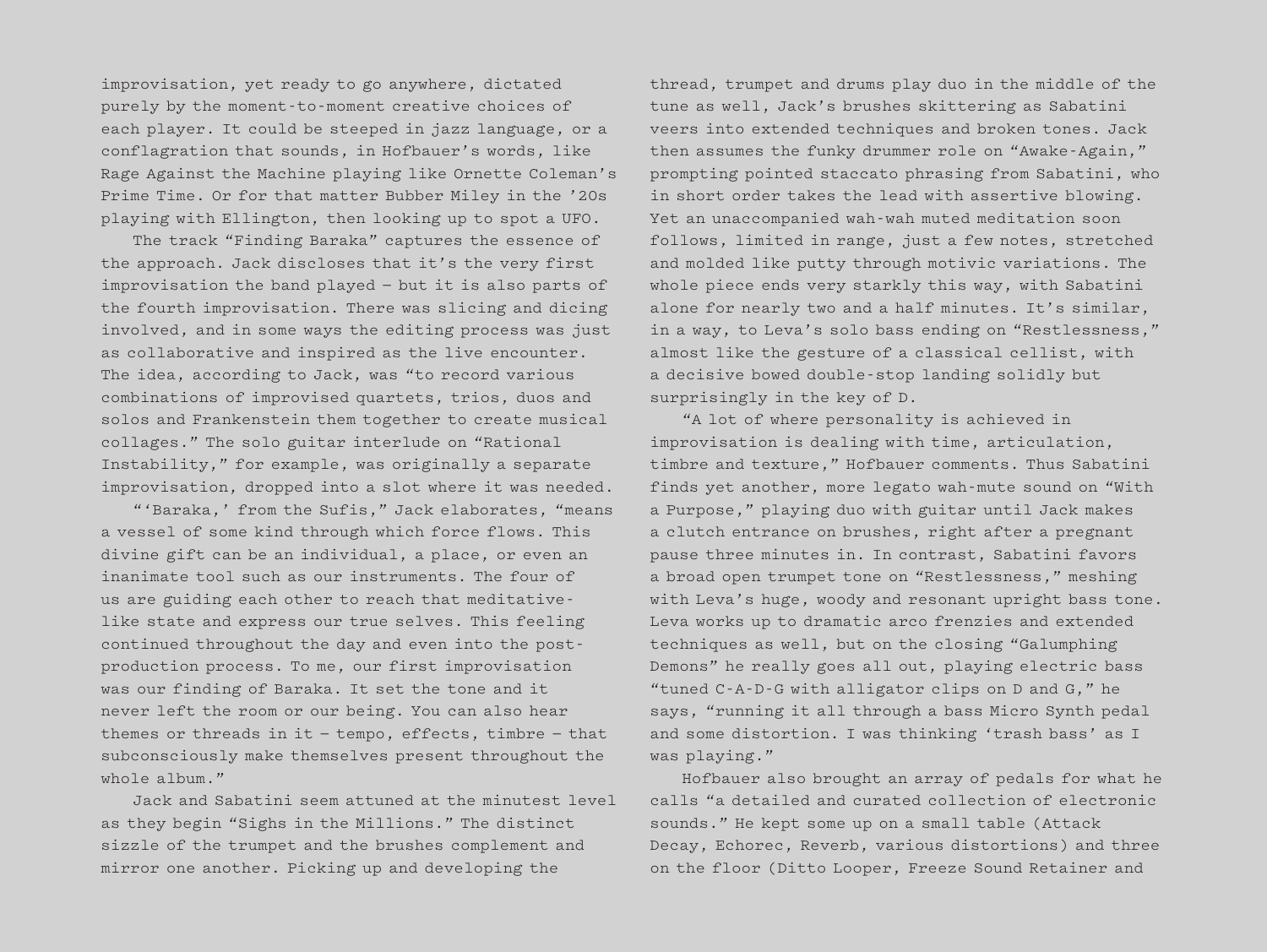Lehle volume pedal). As always, he close-miked his Guild archtop guitar for the signature acoustic tone that would remain the underpinning, the root source of even the most distorted sounds (as on "Rational Instability"). He fed the effects, when turned on, to a separate tube amp, rolling them in and out with the volume pedal as desired.

"I use each pedal at least once," he explains, "but rarely do I use them in combination. What one hears is the ever-present crisp acoustic sound on the left, but there's also the clean amp sound here and there, and finally the effects on the right that further manipulate tone and timbre. For instance, I'll pop the Freeze pedal on and off as I play lines, and pick a note in a phrase and grab that, and let it sustain for a couple of seconds, then take my foot off and grab the next one, so you get all this overlapping sustain as the linear melodies continue. I'm enjoying the journey and development of my sound — I feel like it's different from contemporary jazz guitar sounds steeped in delay, chorus and reverb combinations for huge tone. I respect that approach and it certainly holds historic influence, but I've never heard it as 'my voice' on the instrument. I'm interested in unexpected sonic spaces, using pedals in real time, often tweaking knobs on the fly as I'm playing, to blend in surprising colors or textures that become integral elements of improvised ideas. The acoustic jazz sound, which is still at the core of my playing, is augmented but not replaced by the effects. The sonic unpredictability they provide has been really rewarding creatively."

From jump we hear the split-channel stereo separation on "Sighs," the intimate acoustic sound and the left-field electronic tailings that seem to replicate but also broaden and transform the acoustic material as it's being played. Over a loop of backwards

guitar string scrapes and harmonics, rough-edged slide guitar timbres creep into "Tread Lightly," leading to the serendipitous melodic and harmonic development between guitar and trumpet on "With a Purpose." Totally unplanned, this took Hofbauer and Sabatini by surprise. "We created a melodic arc, a harmonic progression and structure that develops so clearly," Hofbauer marvels. "Listening back, we thought, 'Did we just accidentally play some obscure jazz ballad?' We didn't but agreed instead that we collaboratively composed a new one!'"

Applying harmonic logic in free situations is central to Hofbauer's work. His big-picture framing device is the Diamond, which he described in the liner notes to *Prehistoric Jazz — Volume 1* as the interrelationship between four (hence diamond shape) dominant chords built from a diminished 7th arpeggio (ex. C, Eb, Gb, A). Or more bluntly: "The Diamond works on one principle: there are two states of music, rest and motion. I can use Diamond harmony to create or augment rest, and also create and justify motion in response what others are playing. My goal as an improvising harmonic accompanist is to find a type of harmony that will solidify the statement of the melodic voice at any given moment. It's hearing phrases and immediately contextualizing them polyphonically. The Diamond is what helps me as an improvising accompanist to give depth to this idea of rest and motion, especially in free areas untethered to any one tonality."

Jack's responses and ways of feeding off Hofbauer and the others prove key to the album's narrative cohesion as well. His sound, propulsion, textural invention and sheer connectedness and sensitivity within the group comes across as effortless and given that he was gathered in a room with the full Dylan Jack Quartet lineup, he does a marvelous job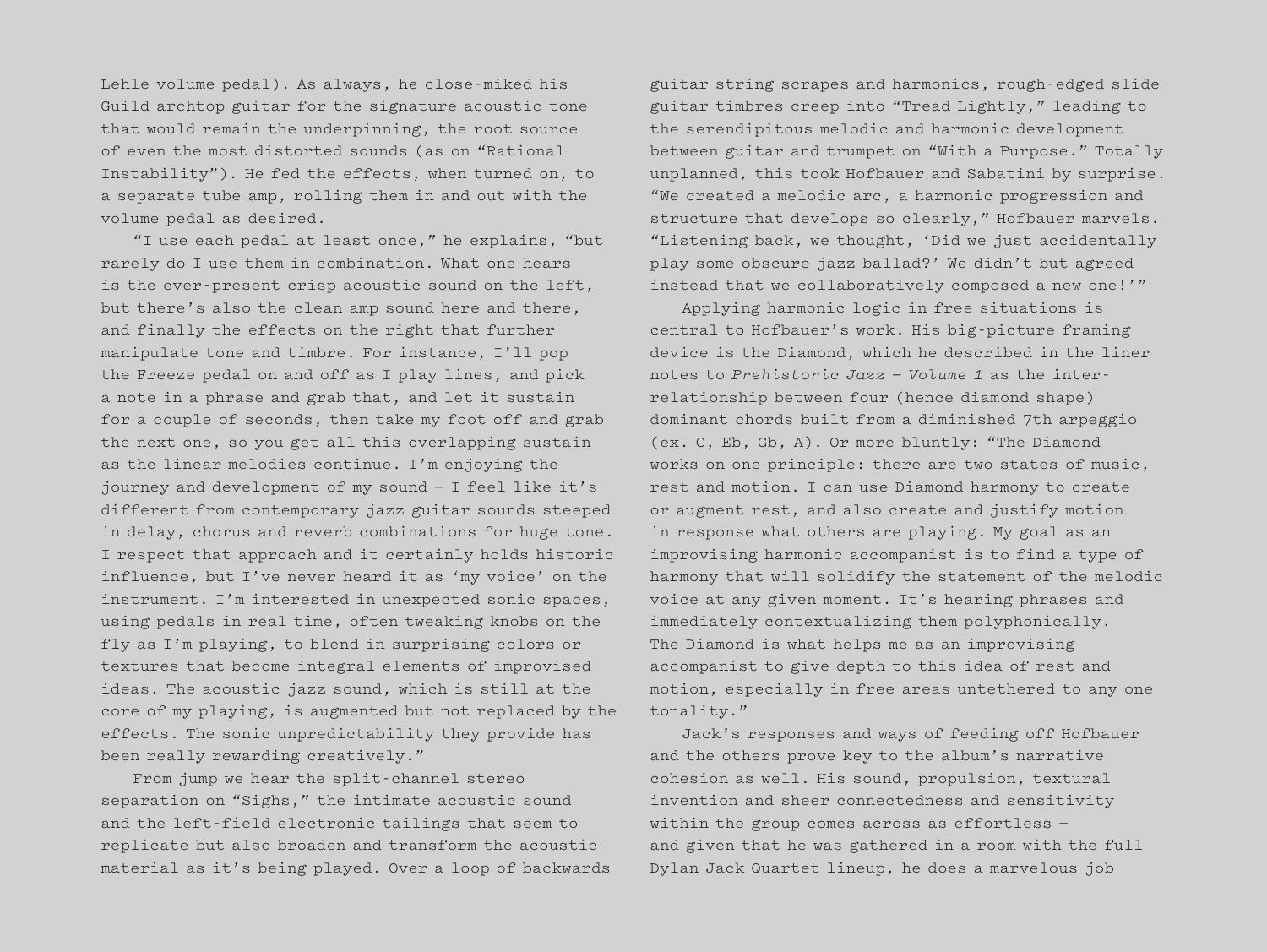dispensing with any notion of "leading" the session. That's not to say he holds back, as the immediate burst of energy starting off "Rational Instability" makes clear. (Listen to how Leva responds to the melee by staying fairly sparse, the sparsest of the four.) But it's also Jack expertly steering the 180-degree mood switch six minutes into "Tread Lightly," from slowloping psychedelia to a quieter rimshot-funk pattern bringing the piece calmly home. These moments are always intuitive, never forced. "One person trying to go another way from what felt natural could have broken the special group dynamic, or the group's circular rhythm," Jack notes. "I'm glad I learned very early in the session to stay true."

Staying true is easier when you're four musicians filled with "the excitement of getting back to the studio to say all that we have to say to each other," Hofbauer beams. "That's what makes it work. When we listen, we hear layers of joyful connection, bubbling throughout everything."

David Adler